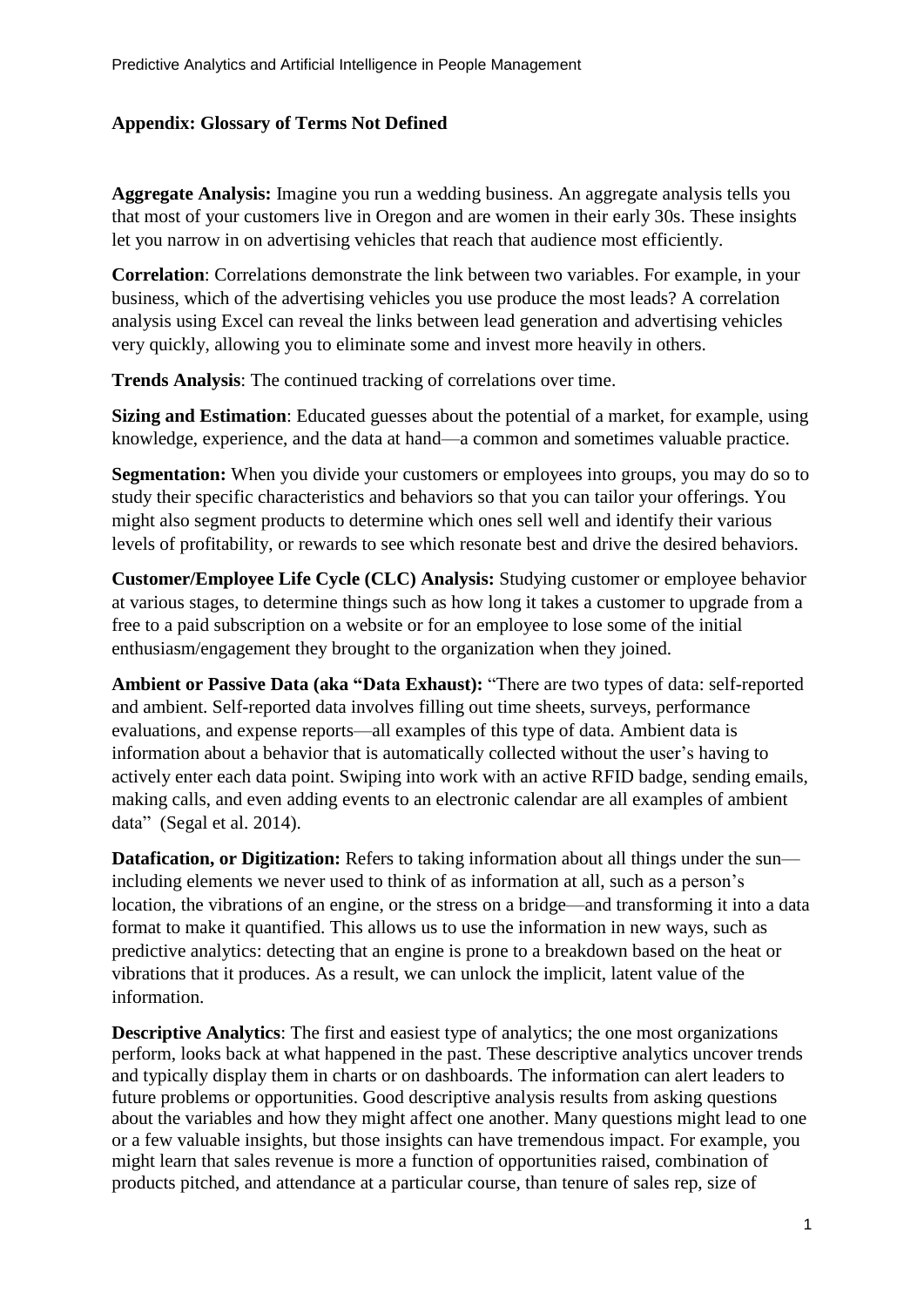territory, and past performance. Analysts must take caution not to influence the results by seeking data that fits their hypotheses. Go beyond descriptive analytics to better understand why variables impact each other and to avoid relying on imperfect conclusions from what is the least rigorous of the four levels of analysis.

**Diagnostic Analytics**: At this stage, you ask why something happened. Here you'll use more advanced statistical techniques to uncover the connections between data. For example, by using techniques to isolate dozens of variables against just one, you can often determine which causes the effect. Diagnostic analyses helps you determine, for example, what makes some of your sales reps highly effective while others languish. With this information, you can design better training, coach reps in the precise areas they require help, and hire new reps in a more targeted fashion.

**Predictive Analytics**: The four levels of analysis don't necessarily work only in sequence. Normally, however, you'll graduate from descriptive to diagnostic to predictive, because after you know what and why, you'll want to leverage the data into even more valuable insights. By running your data through thousands, even millions of possible connections and correlations, algorithms can make startlingly accurate projections about the future. In sales, this might include predictions about which prospects will buy what products, and even why. To achieve this level of insight, use large datasets to "train" your predictive models. You might have a year's worth of data about particular KPIs concerning your sales reps, for example. Suppose you want to test how accurately performance against those KPIs predicts actual sales. To do so, take the first six months of KPIs for half your sales reps (first half) and add the full year of actual sales data concerning those reps. Process the data to determine the strength of the connection between the KPIs and sales, this becomes your predictive model. If your predictive model is strong enough, you'll want to use it to make decisions. But you need to test it first. To do so, take the KPI data for the other (second) half of your reps and run that against the same model. Separately, run your second half reps' KPI data against their own full year sales results data. The smaller the difference in outcomes between the two, the more valid your predictive model.

**Prescriptive Analytics**: Knowing what happened, why it happened and what might happen next leads to the logical question, what should we do about it? Prescriptive analytics uses highly sophisticated algorithms to build on predictive data to suggest optimal decisions and their consequences. The results from prescriptive analytics can give individual sales reps personalized action plans, for example, detailing exactly what they should do to make more sales. For example, which products to bundle for which customers, what training classes to attend and when and which prospects to prioritize based on probability models that forecast likelihood of closing.

**Social Listening**: "Many brands now employ artificial intelligence to monitor social media platforms, a practice known as social listening. With a sophisticated understanding of human language, AI can analyze social media trends to detect changes in conversations, alerting human operatives to changes in conversations about the brand or gathering information about the feelings of their customers." (Digiday; sysomos, 2017)

**Organizational Network Analysis (AKA Social Network Analysis)**: For at least the past two decades, organizations have been able to gain deep insight into the way information and knowledge flows in their organizations through ONA (Cross and Parker, *The Hidden Power of Social Networks: Understanding How Work Really Gets Done in Organizations*, 2004). A